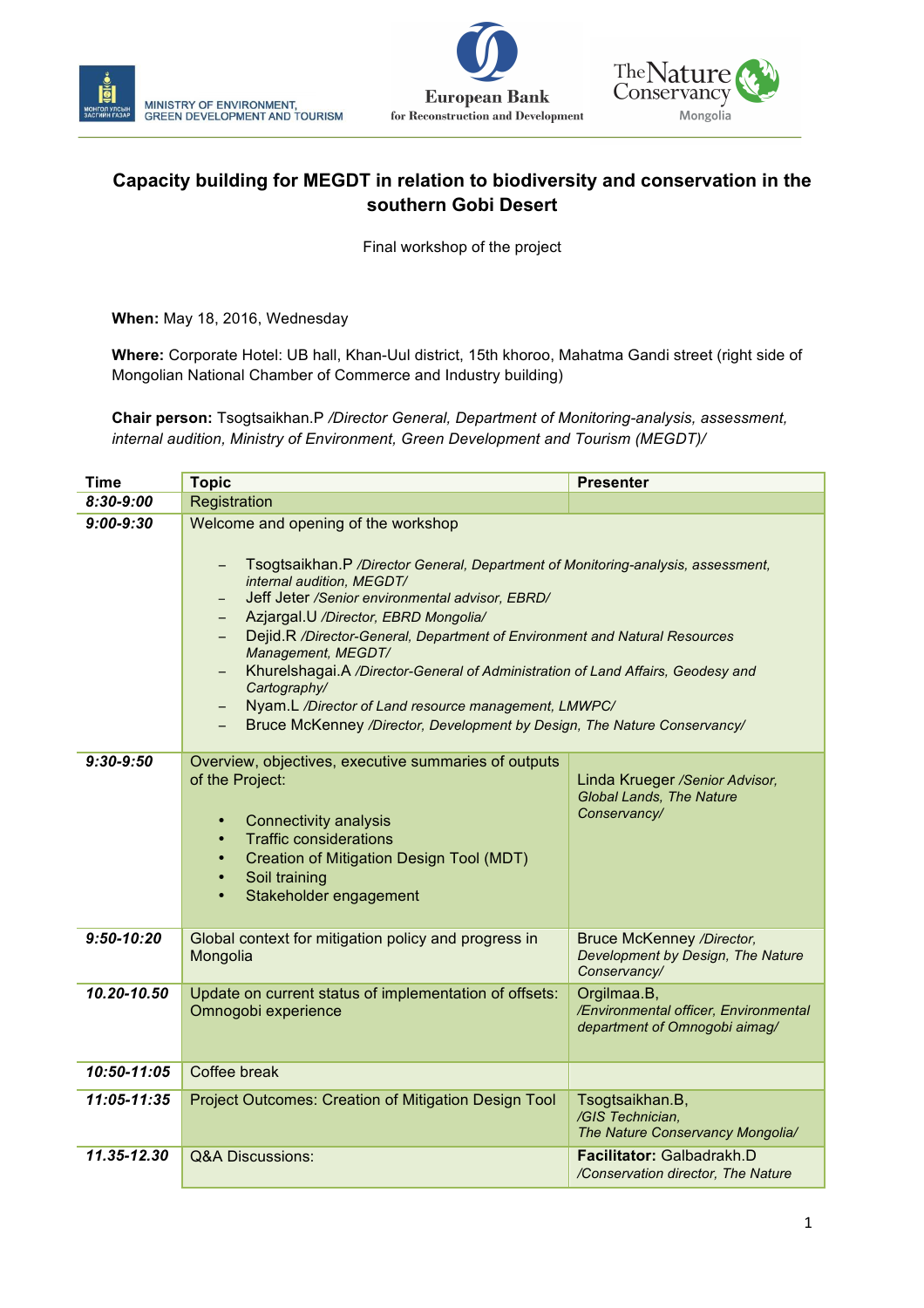

MINISTRY OF ENVIRONMENT,<br>GREEN DEVELOPMENT AND TOURISM





|             | Advancing offset implementation in Mongolia;<br>Linkages with other bilateral/multilateral<br>environment and development projects in<br>Mongolia                                                                                                                                                                                                                                                                                                                                                                                                                                                                                                                    | Conservancy Mongolia/<br><b>Panelists:</b><br>Bayartsetseg.S /Chief officer,<br>1.<br>MEGDT/<br>2.<br>Jeff Jeter /Senior environmental<br>advisor, EBRD/<br>Erdenebayasgalan.G /Project<br>3.<br>Coordinator, UNDP/<br>Orgilmaa.B /Environmental<br>4.<br>officer, Environmental department<br>of Omnogobi aimag/<br><b>Bruce McKenney /Director,</b><br>5.<br>Development by Design, The<br>Nature Conservancy/ |
|-------------|----------------------------------------------------------------------------------------------------------------------------------------------------------------------------------------------------------------------------------------------------------------------------------------------------------------------------------------------------------------------------------------------------------------------------------------------------------------------------------------------------------------------------------------------------------------------------------------------------------------------------------------------------------------------|------------------------------------------------------------------------------------------------------------------------------------------------------------------------------------------------------------------------------------------------------------------------------------------------------------------------------------------------------------------------------------------------------------------|
| 12:30-14:00 | Lunch break                                                                                                                                                                                                                                                                                                                                                                                                                                                                                                                                                                                                                                                          |                                                                                                                                                                                                                                                                                                                                                                                                                  |
| 14:00-14.20 | Project outcomes: Modeling Wildlife Movement and<br><b>Barriers</b>                                                                                                                                                                                                                                                                                                                                                                                                                                                                                                                                                                                                  | Galbadrakh.D /Conservation<br>director, The Nature Conservancy<br>Mongolia/                                                                                                                                                                                                                                                                                                                                      |
| 14:20-14:50 | Project outcomes: Traffic studies and mitigation<br>recommendations                                                                                                                                                                                                                                                                                                                                                                                                                                                                                                                                                                                                  | Lkhagvasuren.B (Ph.D) /MSA,<br><b>Biological Institute/</b>                                                                                                                                                                                                                                                                                                                                                      |
| 14:50-15:50 | Q&A Discussions: Mitigating the effects of linear<br>infrastructure and habitat connectivity conservation:<br>Contribution, participation, and roles of<br>international funding and development<br>organizations for mitigating the effects of<br>infrastructure development on habitat<br>connectivity;<br>Brief update on the Mongolian State<br>-<br><b>Standard "General Demands on Ungulates</b><br>Crossing Across Highway and Railway";<br>Brief update of connectivity conservation task<br>within framework of "Mongolia's network of<br>managed Resource Protected Areas" project;<br>Connectivity conservation and current issues<br>of protected areas; | Facilitator: Lkhagvasuren. B<br>(Ph.D), /MSA, Biological Institute/<br><b>Panelists:</b><br>1.<br>Gerelnyam.D / Chief officer, The<br>Ministry of Road and<br>Transportation/<br>2.<br>Chimeg, J /Programme Analyst,<br>UNDP/<br>3.<br>Onon.Yo /Consultant/                                                                                                                                                      |
| 15:50-16:20 | Conclusion, next steps<br><b>Closing remarks</b>                                                                                                                                                                                                                                                                                                                                                                                                                                                                                                                                                                                                                     | Tsogtsaikhan.P /Director General,<br>Department of Monitoring-analysis,<br>assessment, internal audition,<br><b>MEGDT/</b><br>Jeff Jeter /Senior environmental<br>advisor, EBRD/<br>Galbadrakh.D /Conservation<br>director, The Nature Conservancy<br>Mongolia/                                                                                                                                                  |
| 16:20-18:00 | Reception                                                                                                                                                                                                                                                                                                                                                                                                                                                                                                                                                                                                                                                            |                                                                                                                                                                                                                                                                                                                                                                                                                  |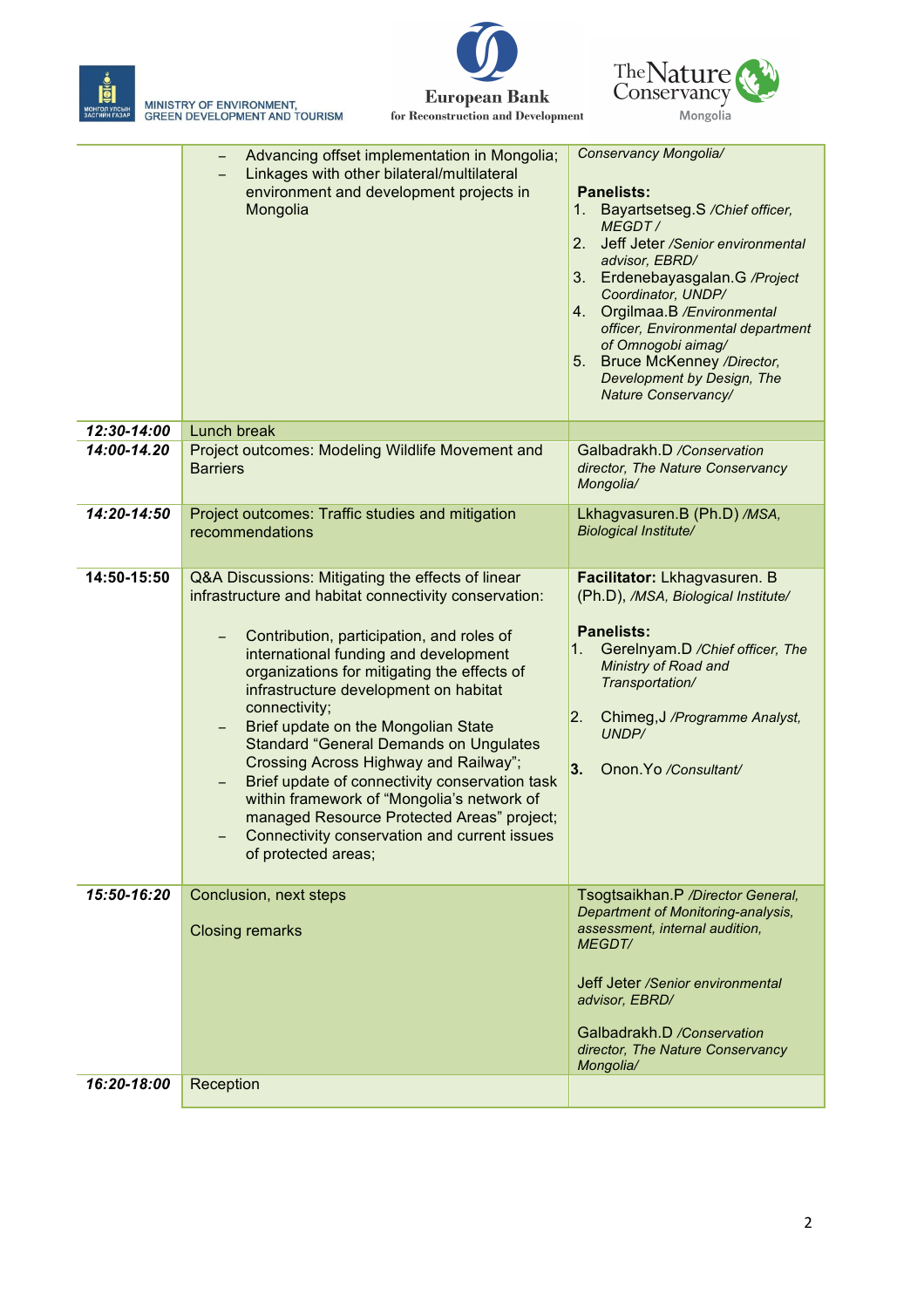



## **List of Participants**

| <b>NAME</b>                                   | <b>POSITION</b>                                                                          | <b>INSTITUTION/AGENCY</b>              |
|-----------------------------------------------|------------------------------------------------------------------------------------------|----------------------------------------|
| <b>Dejid</b>                                  | Director General, Department of<br><b>Environment and Natural/Res</b>                    | <b>MEGDT</b>                           |
| <b>Erdenekhuu</b>                             | Officer                                                                                  | <b>MEGDT</b>                           |
| Jamyankhuu                                    | Officer                                                                                  | <b>MEGDT</b>                           |
| <b>Temuulen</b>                               | Officer                                                                                  | <b>MEGDT</b>                           |
| <b>Bayartsetseg</b>                           | Officer                                                                                  | <b>MEGDT</b>                           |
| <b>Tsogtsaikhan</b>                           | <b>Director General</b>                                                                  | <b>MEGDT</b>                           |
| <b>Purevsuren.T</b>                           | Officer                                                                                  | <b>MEGDT</b>                           |
| <b>Nyam</b>                                   | Director of Land resource<br>management                                                  | <b>LMWPC</b>                           |
| Gerelnyam.D                                   | Chief officer                                                                            | Ministry of Road and<br>Transportation |
| <b>Battuya.G</b>                              | Chief Officer                                                                            | Ministry of Road and<br>Transportation |
| Gantsetseg. Ya                                | Officer                                                                                  | Ministry of Road and<br>Transportation |
| <b>Khurelshagai</b>                           | <b>Director General of Administration</b><br>of Land Affairs, Geodesy and<br>Cartography | ALAaGC                                 |
| <b>Gankhuyag</b>                              | Director of Administration and<br>Cooperation                                            | <b>ALAaGC</b>                          |
| <b>Buyannemekh</b>                            | Director of Environment and<br>tourism                                                   | Dornogobi                              |
| <b>Bayaraa</b>                                | Director of Development policy                                                           | Dornogobi                              |
| <b>Bat-Ireedui</b>                            | Director of Land Use Agency                                                              | Dornogobi                              |
| <b>Bolormaa</b>                               | Officer                                                                                  | Dornogobi                              |
| <b>Nasanjargal</b>                            | Officer                                                                                  | Dornogobi                              |
| Natsagdorj                                    | Vice governor                                                                            | Omnogobi                               |
| <b>Batchuluun</b>                             | Chairman of Citizens Khural                                                              | Umnugobi                               |
| <b>Munkhjargal</b>                            | Director of Land Use Agency                                                              | Umnugobi                               |
| <b>Orgilmaa</b>                               | <b>Environmental officer</b>                                                             | Umnugobi                               |
| <b>Soyolmaa</b>                               | Officer                                                                                  | Umnugobi                               |
| <b>Bilaterals and</b><br><b>Multilaterals</b> |                                                                                          |                                        |
| <b>Jeff Jeter</b>                             | Senior environmental advisor                                                             | <b>EBRD</b>                            |
| <b>Klaus Schmidt Corsitto</b>                 | Project manager                                                                          | GIZ                                    |
| <b>Tungalag</b>                               | Program Officer                                                                          | <b>UNDP</b>                            |
| Chimeg.J                                      | Programme analyst                                                                        | <b>UNDP</b>                            |
| Erdenebayasgalan                              | <b>Project Coordinator</b>                                                               | <b>UNDP</b>                            |
| <b>Enkhbileg</b>                              | Consultant                                                                               | <b>IFC</b>                             |
| <b>Enkhzul.Ts</b>                             | <b>Project Coordinator</b>                                                               | kfW                                    |
| <b>Enkhtsetseg.B</b>                          | <b>Research Coordinator</b>                                                              | <b>BaACC Project/kfW</b>               |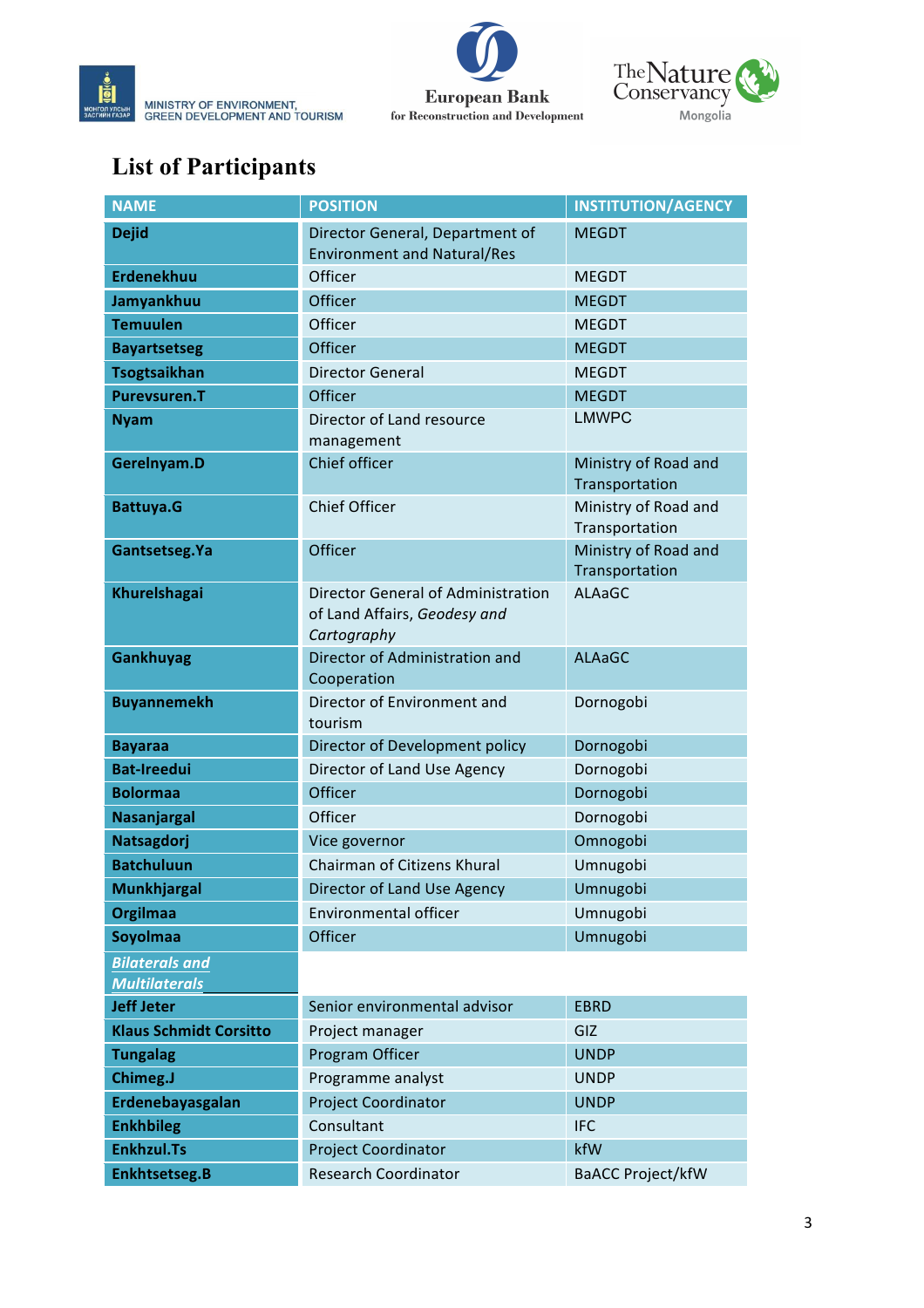MINISTRY OF ENVIRONMENT,<br>GREEN DEVELOPMENT AND TOURISM





| Galragchaa.P            | <b>Deputy Chief Technical Advisor</b> | <b>BaACC Project/kfW</b>                     |
|-------------------------|---------------------------------------|----------------------------------------------|
| <b>Non-governmental</b> |                                       |                                              |
| <b>organisations</b>    |                                       |                                              |
| <b>Munkhnast</b>        | <b>Biodiversity officer</b>           | <b>WWF</b>                                   |
| Onon.Yo                 | Consultant                            | <b>WWF</b>                                   |
| <b>Enkhee</b>           | Altai Sayan Program manager           | <b>WWF</b>                                   |
| Onon                    | Officer                               | <b>WCS</b>                                   |
| <b>Buuveibaatar</b>     | Scientist                             | <b>WCS</b>                                   |
| <b>Dashzeveg</b>        | Manager                               | <b>WCS</b>                                   |
| <b>Ochirkhuyag</b>      | <b>GIS technician</b>                 | <b>WCS</b>                                   |
| <b>Solongo</b>          | Officer                               | <b>FAO</b>                                   |
| <b>Linda Kruger</b>     | <b>US</b> lead                        | <b>TNC</b>                                   |
| <b>Bruce McKenney</b>   | Director of DbD                       | <b>TNC</b>                                   |
| <b>Galbadrakh</b>       | <b>Conservation director</b>          | <b>TNC Mongolia</b>                          |
| <b>Bayarjargal</b>      | Science director                      | <b>TNC Mongolia</b>                          |
| <b>Tsogtsaikhan</b>     | <b>GIS officer</b>                    | <b>TNC Mongolia</b>                          |
| <b>Naranzul</b>         | Project officer                       | <b>TNC Mongolia</b>                          |
| <b>Binderya</b>         | Project Officer                       | <b>TNC Mongolia</b>                          |
| <b>Researchers</b>      |                                       |                                              |
| Lkhagvasuren            | Scientist                             | <b>Biological institute</b>                  |
| <b>Amgalan</b>          | Scientist                             | <b>Biological institute</b>                  |
| <b>Munkhzul</b>         | Scientist                             | <b>Biological institute</b>                  |
| <b>Zumberelmaa</b>      | Scientist                             | <b>Botanical institute</b>                   |
| <b>Bolorchuluun</b>     | <b>GIS lecturer</b>                   | <b>Mongolian National</b><br>University      |
| <b>Gankhuyag</b>        | Director, Ornithologist               | Mongolian Bird<br><b>Conservation Center</b> |
| <b>Mining and EIA</b>   |                                       |                                              |
| companies               |                                       |                                              |
| Samdanjigmed            | <b>Environmental officer</b>          | Oyu Tolgoi LLC                               |
| <b>Ariunbold</b>        | Environmental manager                 | South Gobi Sands LLC                         |
| <b>Myadagmaa</b>        | Chief officer                         | Bayan-Airag LLC                              |
| <b>Enkhbold</b>         | Director                              | Offset consulting firm<br><b>LLC</b>         |
| Lkhagvajargal           | <b>Environmental officer</b>          | Munkhnoyon suvarga<br><b>LLC</b>             |
| <b>Tseveenrolom</b>     | <b>Director</b>                       | Lands LLC                                    |
| <b>Bulgamaa</b>         | Officer                               | Green Gold Project                           |
| <b>Dane Michaelson</b>  | <b>Director</b>                       | <b>Green Gold Project</b>                    |
| <b>Baigalmaa</b>        | Manager                               | Lands LLC                                    |
| Golgoo                  | <b>Environmental officer</b>          | Mon Eco LLC                                  |
| Erdenebayar             | Officer                               | Private company                              |
| <b>Gandosh</b>          | <b>Director</b>                       | <b>Natural Capital LLC</b>                   |
| Erdenetuvshin           | Environmental officer                 | <b>Green Trends LLC</b>                      |